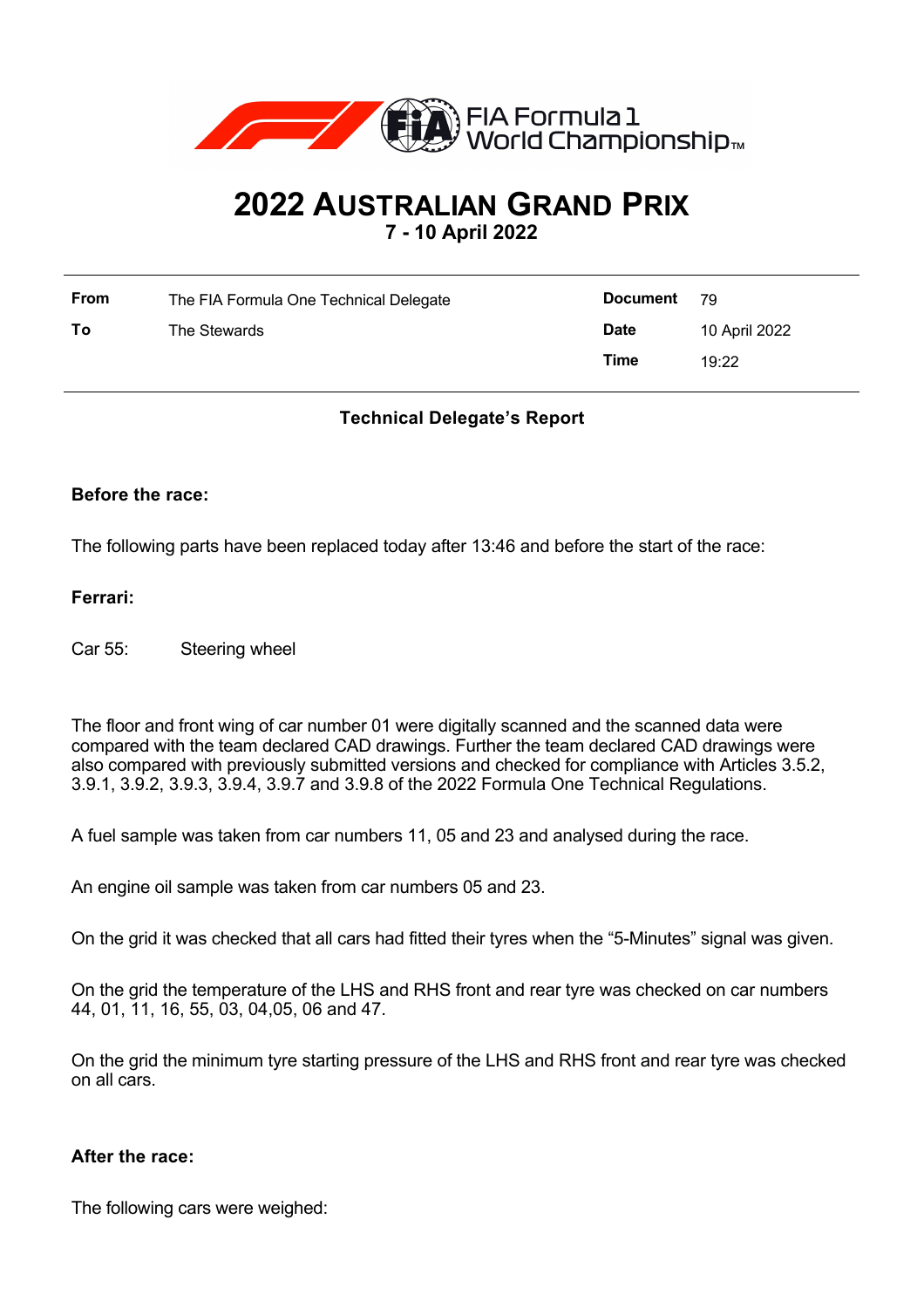*Number Car Driver* 63 Mercedes George Russell 44 Mercedes Lewis Hamilton 11 Red Bull Racing RBPT Sergio Perez 16 Ferrari Charles Leclerc 03 McLaren Mercedes Daniel Ricciardo 04 McLaren Mercedes Lando Norris 14 Alpine Renault **Fernando Alonso** 31 Alpine Renault Esteban Ocon 10 AlphaTauri RBPT Pierre Gasly 22 AlphaTauri RBPT Yuki Tsunoda 18 **Aston Martin Mercedes** Lance Stroll 23 Williams Mercedes Alexander Albon

24 Alfa Romeo Racing Ferrari Zhou Guanyu 20 Haas Ferrari Kevin Magnussen 47 Haas Ferrari Mick Schumacher

The steering wheel of all classified cars has been checked.

06 Williams Mercedes Nicholas Latifi 77 Alfa Romeo Racing Ferrari Valtteri Bottas

The following aerodynamic component or bodywork areas were checked on car numbers 63, 31, 10 and 77:

| Floor Body                  | - TR Article 3.5.1 |
|-----------------------------|--------------------|
| <b>Floor Fences</b>         | - TR Article 3.5.2 |
| Floor Edge Wing             | - TR Article 3.5.3 |
| Nose                        | - TR Article 3.6.1 |
| <b>Forward Chassis</b>      | - TR Article 3.6.2 |
| <b>Mid Chassis</b>          | - TR Article 3.6.3 |
| Sidepod                     | - TR Article 3.7.1 |
| <b>Front Wing Profiles</b>  | - TR Article 3.9.1 |
| Front Wing Endplate body    | - TR Article 3.9.2 |
| <b>Front Wing Tip</b>       | - TR Article 3.9.3 |
| <b>Front Wing Diveplane</b> | - TR Article 3.9.4 |
| <b>Front Wing Endplate</b>  | - TR Article 3.9.5 |

The engine high rev limit bands were checked on all cars.

The oil consumption was checked on car numbers 63, 44, 01, 11, 16, 03, 04, 14, 31, 10, 22, 18, 23, 06, 77, 24, 20 and 47.

The plenum temperature was checked on all cars.

The IVT temperatures were checked on all cars.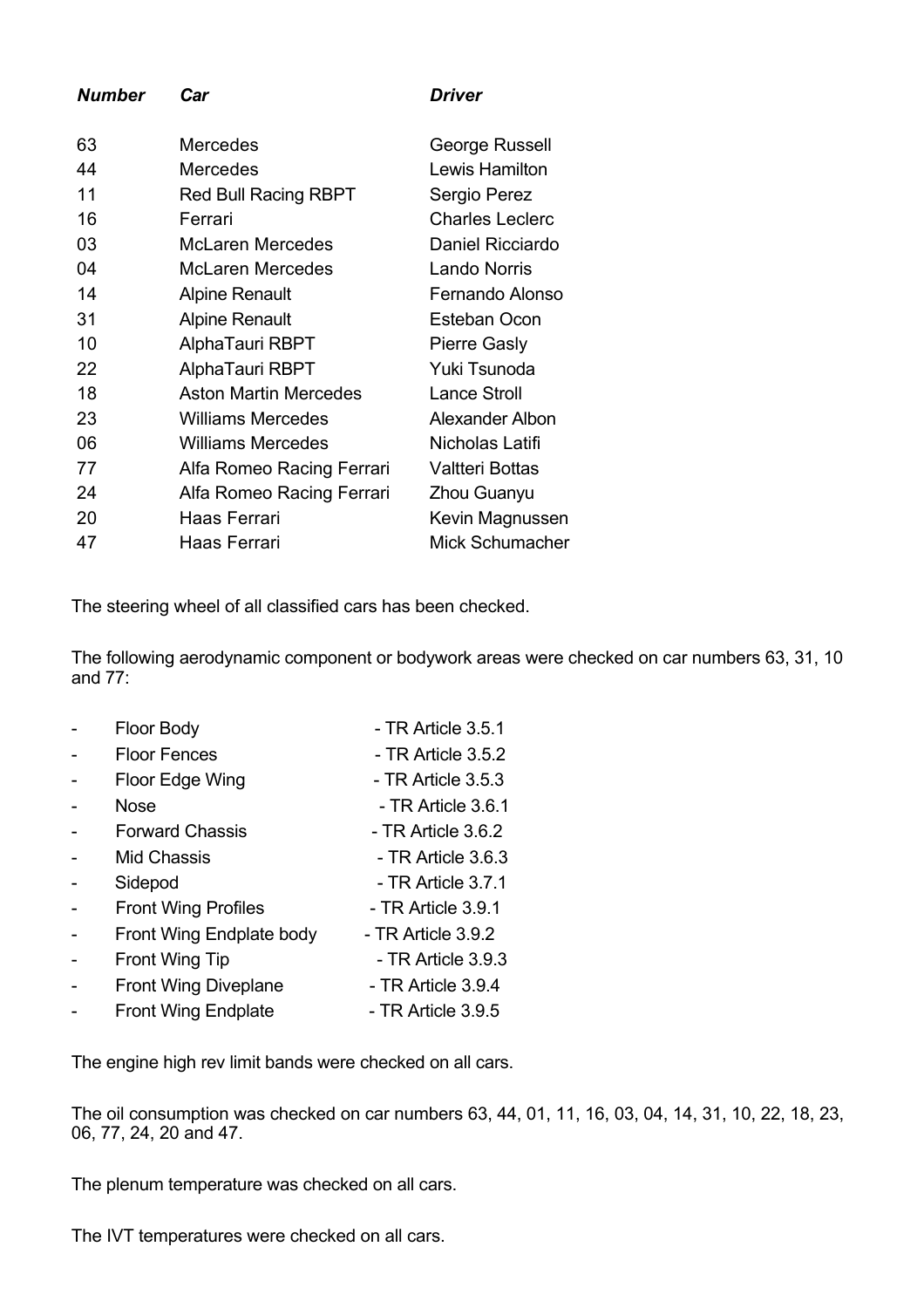The ES state of charge on-track limits were checked on all cars.

The lap energy release and recovery limits were checked on all cars.

The MGU-K power limits were checked on all cars.

The maximum MGU-K speed was checked on all cars.

The maximum MGU-K torque was checked on all cars.

The maximum MGU-H speed was checked on all cars.

The session type has been confirmed for all cars.

Chassis FIA checksum was checked on all cars taking part in the race.

The torque coordinator demands were checked on all cars.

The torque control was checked on all cars.

The rear brakes pressure control was checked on car numbers 44, 11, 16, 4, 31, 10 and 23.

The race start data of all cars have been checked.

Single clutch paddle use for the race start has been checked on all cars.

The MGU-K use at the race start was checked on all cars.

It was checked on all cars that the ES was not charged while the car was stationary in the pits.

It was checked that no classified car exceeded 80 km/h when leaving the formation grid prior to the start of the race.

It was verified on all cars that the PCU dash display configuration was not changed during Parc Fermé.

The tyre starting pressures of all cars during the race were checked.

The tyres used by all drivers during the race today have been checked.

Fuel flow meter calibration checksums were checked on all cars.

The instantaneous fuel mass flow of all cars was checked.

The fuel temperature of all cars was checked.